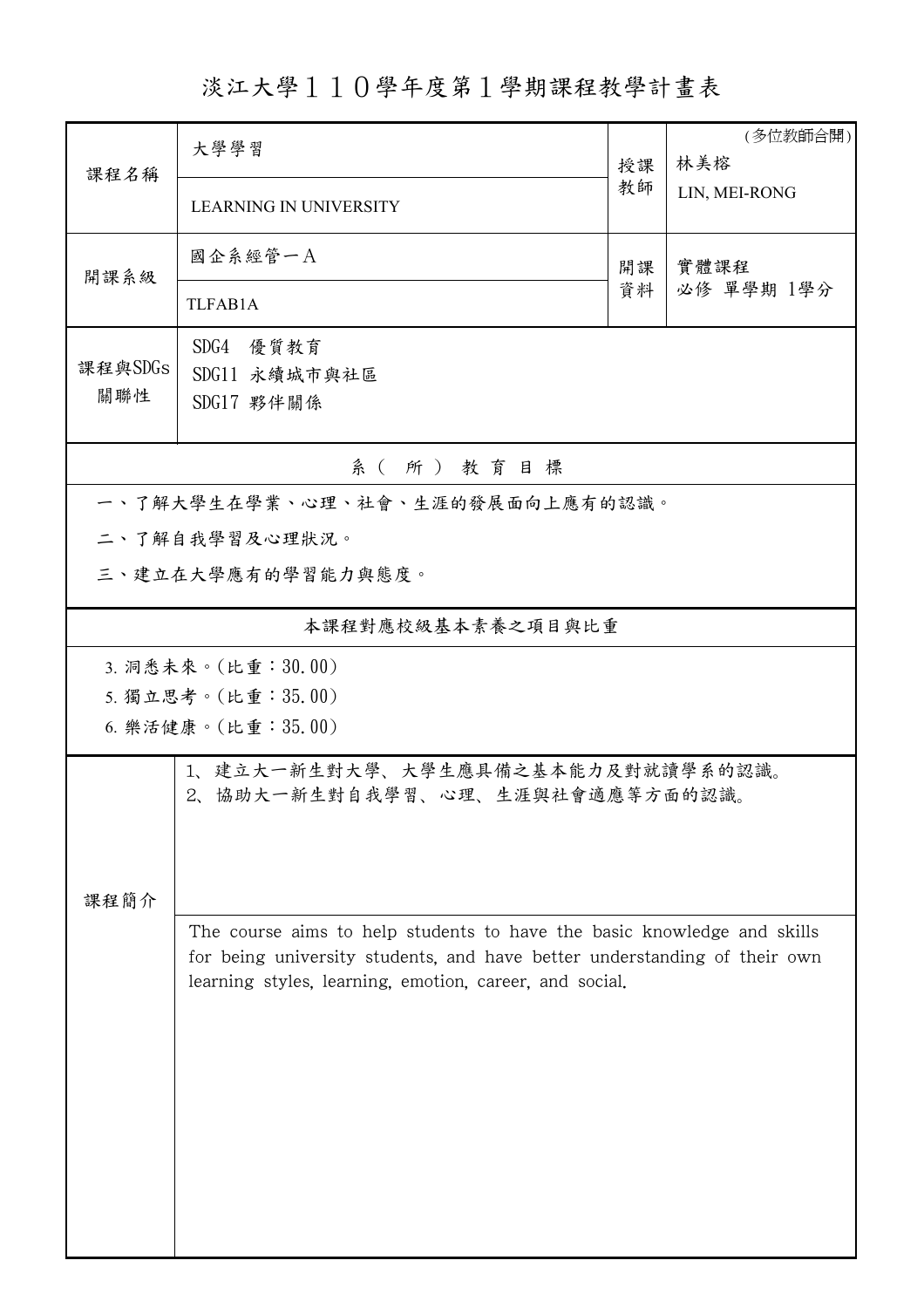## 本課程教學目標與認知、情意、技能目標之對應

將課程教學目標分別對應「認知(Cognitive)」、「情意(Affective)」與「技能(Psychomotor)」 的各目標類型。

一、認知(Cognitive):著重在該科目的事實、概念、程序、後設認知等各類知識之學習。

二、情意(Affective):著重在該科目的興趣、倫理、態度、信念、價值觀等之學習。

三、技能(Psychomotor):著重在該科目的肢體動作或技術操作之學習。

| 序<br>號                   | 教學目標(中文)                      |                                 |     | 教學目標(英文)                                                                                                                        |                               |
|--------------------------|-------------------------------|---------------------------------|-----|---------------------------------------------------------------------------------------------------------------------------------|-------------------------------|
| $\mathbf{1}$             | 建立對「大學」、「大學生」及其<br>應具備基本能力的認識 |                                 |     | To build up essential comprehension toward<br>"university" and have the fundamental capabilities as<br>an undergraduate student |                               |
| $\overline{2}$           | 了解自我心理狀況並提升人際關係<br>及情緒管理技巧    |                                 |     | To recognize personal mental state, improve<br>interpersonal relationship and enhance mental skills<br>in emotion management    |                               |
| $\mathbf{3}$             | 提升對大學生涯規畫與生涯探索的<br>能力         |                                 |     | To promote career exploration and career planning<br>competencies                                                               |                               |
| 4                        | 認識本系之教育目標、辦學特色等               |                                 |     | To understand educational goals and distinguish<br>features of one's own department                                             |                               |
| $\overline{\mathcal{L}}$ | 對大學學習做好準備                     |                                 |     | To prepare for studying inuniversity                                                                                            |                               |
| 6                        | 了解並善用淡江大學的各項資源                |                                 |     | To appreciate and make good use of TKU's resources                                                                              |                               |
| 7                        | 學習策略                          |                                 |     | 了解自我學習狀況並有效運用各類 To familiar with one's learning circumstance and<br>make good use of effective learning strategies              |                               |
|                          | 教學目標之目標類型、核心能力、基本素養教學方法與評量方式  |                                 |     |                                                                                                                                 |                               |
| 序號                       | 目標類型                          | 院、系 $(\text{m})$<br>核心能力   基本素養 | 校級  | 教學方法                                                                                                                            | 評量方式                          |
| 1                        | 認知                            |                                 | 5   | 講述、討論                                                                                                                           | 討論(含課堂、線<br>上)、活動參與           |
| 2                        | 認知                            |                                 | 56  | 講述、討論                                                                                                                           | 討論(含課堂、線<br>上)、活動參與           |
| 3                        | 認知                            |                                 | 35  | 講述、討論                                                                                                                           | 討論(含課堂、線<br>上)、活動參與           |
| 4                        | 認知                            |                                 | 36  | 講述、討論、實作、體驗                                                                                                                     | 討論(含課堂、線<br>上)、活動參與           |
| 5                        | 認知                            |                                 | 356 | 講述、討論、發表、實作                                                                                                                     | 討論(含課堂、線<br>上)、活動參與           |
| 6                        | 認知                            |                                 | 356 | 講述、討論、體驗                                                                                                                        | 討論(含課堂、線<br>上)、活動參與           |
| 7                        | 認知                            |                                 | 356 | 講述、討論、體驗                                                                                                                        | 討論(含課堂、線<br>上)、報告(含口頭、書<br>面) |
|                          |                               |                                 |     | 授課進度表                                                                                                                           |                               |
| 週次                       | 日期起訖                          |                                 |     | 內 容 (Subject/Topics)                                                                                                            | 備註                            |
|                          |                               |                                 |     |                                                                                                                                 |                               |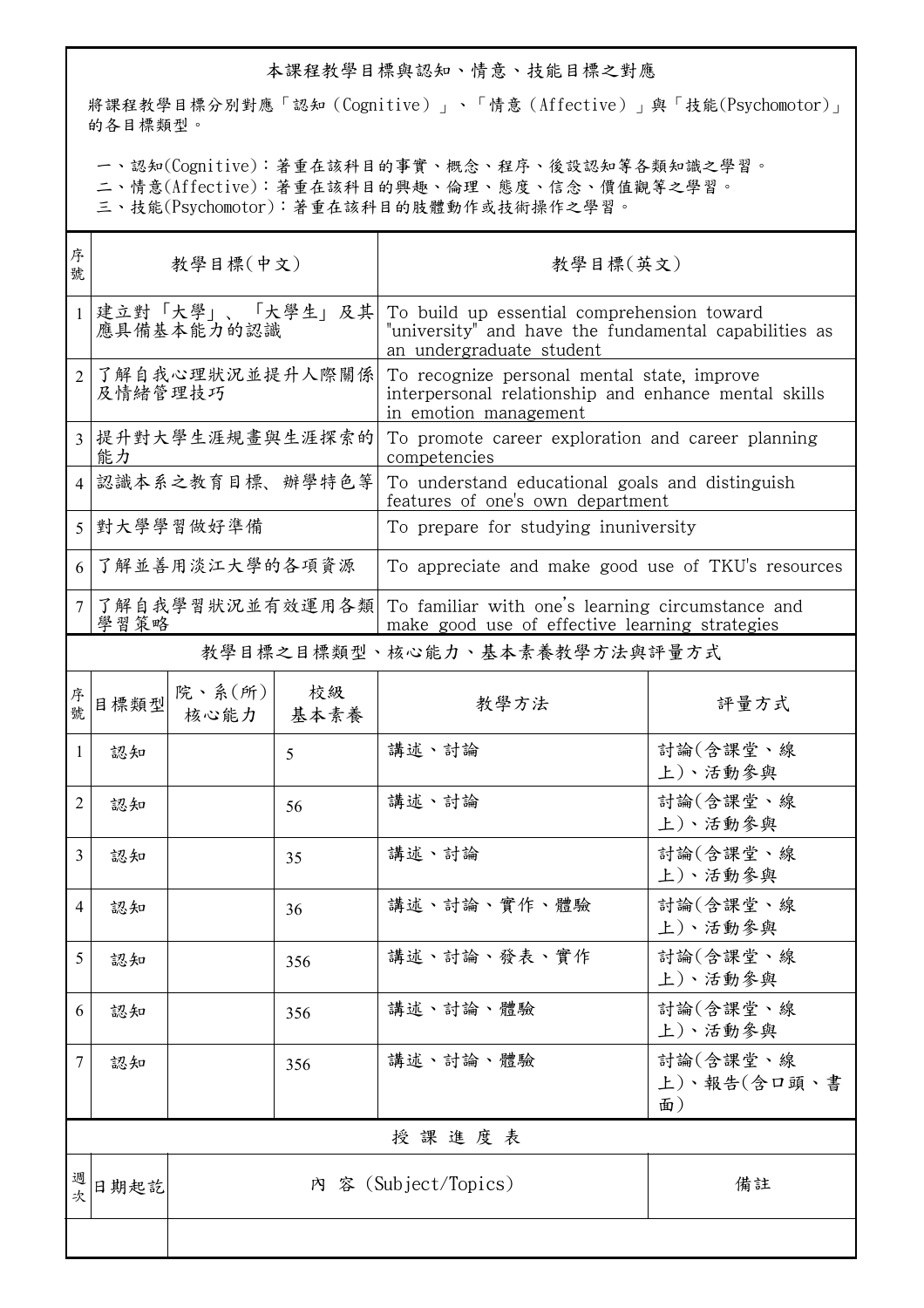| 1           | $110/09/22$ ~<br>110/09/28 |                                                                                                           |         |
|-------------|----------------------------|-----------------------------------------------------------------------------------------------------------|---------|
| 2           | $110/09/29$ ~<br>110/10/05 | 課程介紹、進大學所學何事?大學生的任務                                                                                       | 院系及導師   |
| 3           | $110/10/06$ ~<br>110/10/12 |                                                                                                           |         |
| 4           | $110/10/13$ ~<br>110/10/19 | 認識校園資訊服務                                                                                                  | 資訊處     |
| 5           | $110/10/20$ ~<br>110/10/26 |                                                                                                           |         |
| 6           | $110/10/27$ ~<br>110/11/02 | 新鮮人心靈掃瞄(一) UCAN, can you?                                                                                 | 諮商輔導中心  |
| 7           | $110/11/03$ ~<br>110/11/09 |                                                                                                           |         |
| 8           | $110/11/10$ ~<br>110/11/16 | 圖書館利用素養:認識圖書館認識淡江 (校史、文<br>化、校友)                                                                          | 覺生紀念圖書館 |
| 9           | $110/11/17$ ~<br>110/11/23 | 期中考試週                                                                                                     |         |
| 10          | $110/11/24$ ~<br>110/11/30 | 期中考及自主學習週次                                                                                                | 院系及導師   |
| 11          | $110/12/01$ ~<br>110/12/07 |                                                                                                           |         |
| 12          | $110/12/08$ ~<br>110/12/14 | 新鮮人心靈掃瞄(二) UCAN, can you?                                                                                 | 諮商輔導中心  |
| 13          | $110/12/15$ ~<br>110/12/21 |                                                                                                           |         |
| 14          | $110/12/22$ ~<br>110/12/28 | 上課學生統一至守謙國際會議中心有蓮廳上課,進<br>行USR課程之回饋與分享                                                                    | USR辦公室  |
| 15          | $110/12/29$ ~<br>111/01/04 |                                                                                                           |         |
| 16          | $111/01/05$ ~<br>111/01/11 | 自主學習成果驗收                                                                                                  | 院系及導師   |
| 17          | $111/01/12$ ~<br>111/01/18 | 期末考試週                                                                                                     |         |
| 18          | $111/01/19$ ~<br>111/01/25 | 期末考及學習成果驗收                                                                                                | 院系及導師   |
| 修課應<br>注意事項 |                            | 110學年度「大學學習」課程採隔週上課,一次上課兩小時,導師 課在各班排定<br>教室上課;支援單位 (資訊處、諮商職涯暨學習發展輔導中心、覺生紀念圖書<br>館)課程採併班上課,併班班級及上課地點將另行通知。 |         |
|             | 教學設備                       | 電腦、投影機                                                                                                    |         |
|             | 教科書與<br>教材                 |                                                                                                           |         |
|             |                            |                                                                                                           |         |
|             |                            |                                                                                                           |         |